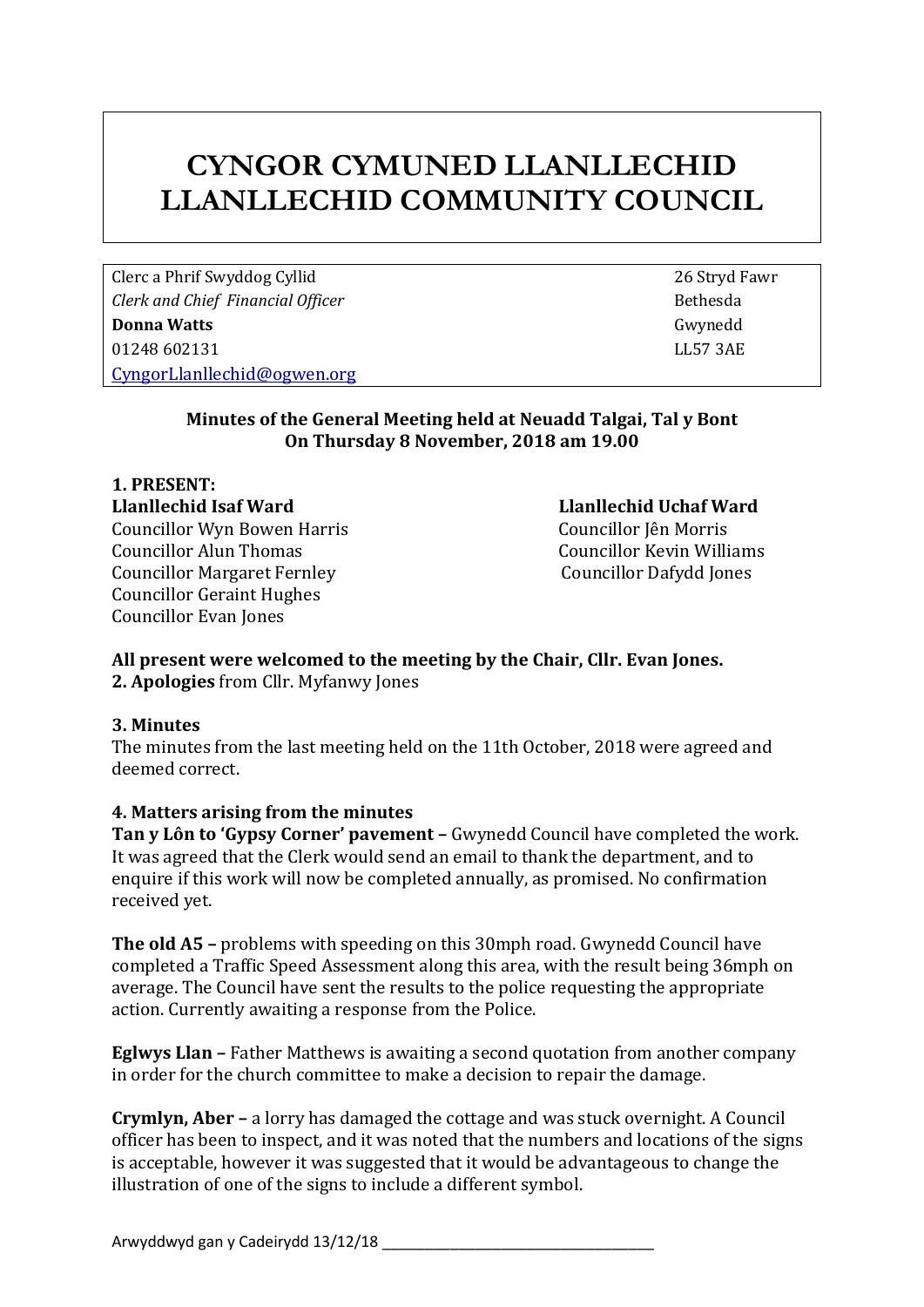**Ysgol Dyffryn Ogwen Awards Ceremony** – the members are very keen to contribute towards next years awards ceremony. The Clerk has emailed the school, no response received yet.

# **5. Payments**

Following payments have been authorised: J Johnson (Grass cutting – October)  $£50.00$ 

**6. Correspondence**

**Submitted -** email from Gareth Llwyd, the secretary for Menter Iaith Dyffryn Ogwen committee, in regards to the businesses at Llys y Gwynt, Llandygai. It was agreed that a letter/email will be sent to Gwynedd Council noting our support to this letter,and that we agree that any development should have conditions, and that should be part of the policy.

**Submitted** – quotation from Kehoe Countryside Ltd – to cut the grass on the football field and the playing field annually.

**Submitted** – email from Howard Huws, Cylch yr Iaith – a request to express support to this document – it was decided that the Clerk would thank and acknowldge the letter, and to wish them all the best.

**Submitted** – Public Toilets Questionnaire from Gwynedd Council – the members to respond individually.

**Submitted** – Well-being of Future Generations Act Event is held on the 30 November 2018 – it was agreed that the Clerk would attend.

**Submitted** – email from Airfields of Britain Conservation Trust regarding the memorial plaque – the Clerk to enquire whether it's possible for the plaque to be sent straight to Glanmôr Farm.

**Submitted** – email from Edward Nutting – request for sponsorship for his participation in the Conwy Half Marathon. The members to respond individually.

# **7. Reports by representatives**

**Partneriaeth Ogwen –** all received a copy of the Partneriaeth Ogwen work plan. All members agreed and were happy with the content.

**Community Transport Event –** Cllrs. Jên Morris, Evan Jones and Margaret Fernley attended the event that was held at Bethesda Cricket Club on the 23rd October, 2018. It was noted that the meeting was very interesting and useful, and thanked Partneriaeth Ogwen for organising the event.

# **8. The mountain**

The following points were discussed: **8.1** Additional grazier to be added to the mountain allocation list 2018.

# **9. Planning Decisions:**

**NP3/21/47F** Fferm y Gell, Llanllechid

Erection of a cattle shed

**Decision –** Concerns as the shed looks too big, it was recommended that a park officer should visit the site.